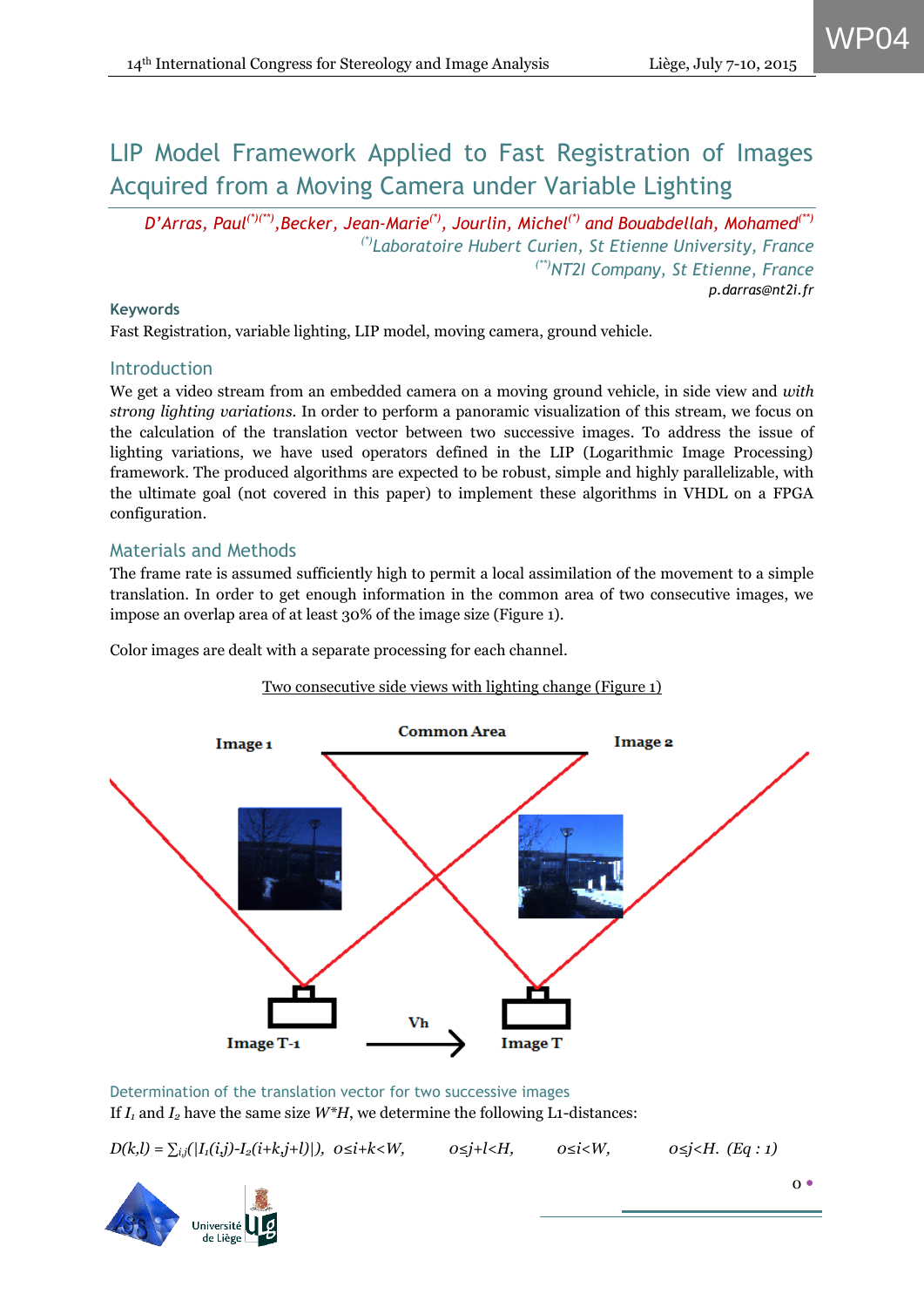WP04

The desired translation vector  $V=[v_x, v_y]$  is given by the minimum of  $D(k,l)$ : *)*:

*min*<sub>(k,l</sub>)(*D*(k,l)) = *D*( $k_{min}$ ,*l<sub>min</sub>*).

The translation vector is thus  $V = [k_{min}, l_{min}]$ .

This method remains extremely slow even when parallelized.

In order to speed up the computation of *V*, an attempt was made to obtain the minimum  $D(k,l)$ distance on points sampled every *2<sup>k</sup>* pixels. This procedure is repeated in a dichotomous manner, on points sampled *2k-1* pixels around the minimum found on the previous iteration, and then *2k-2* pixels sampling… Unfortunately, this method, prone to be caught in local minima, must be rejected.

Finally a successful approach was found to be a pyramidal technique with a quad-tree data structure [1], beginning by a rough evaluation of the translation vector  $V_0 = [vx_0, vy_0]$  on sub-sampled images, this evaluation being iteratively refined on windows with increasing resolution.

#### Light stabilization

The determination of the translation vector can be strongly impaired by variable lighting between two neighbor frames. A pre-processing is done on each image in order to bring the two successive images under a comparable lighting.

This light stabilization is based on the LIP (Logarithmic Image Processing) [2] model operators  $\hat{\mathbb{A}}$  and  $\triangle$  (cf. Annex). In fact it has been established in [3] that the logarithmic addition or subtraction of a constant simulate lighting variation. The main steps are as follows.

A target mean *Mref* is chosen (for example: grey level 128) for the stabilization.

Let *I* be the original image, *M(I)* its mean and *Is* the stabilized image with *M(Is) = Mref*.

If 
$$
M(I) < Mref
$$
, let  $C = \frac{Mref - M(I)}{1 - \frac{M}{256}}$  then  $Is = I \stackrel{\triangle}{\longrightarrow} C$ .

If 
$$
M(I) > Mref
$$
, let  $C = \frac{M(I) - Mref}{1 - \frac{M(I)}{256}}$  then  $Is = I \triangle C$ .

#### Distance homogenization

At this step, each image is globally stabilized, but two successive images may not be stabilized in the same way; this is the case when one of them has a saturated area without any similar zone in the other. This drawback, due to the global stabilization, can be corrected by replacing the usual image subtraction in (Eq 1) should be replaced by a LIP subtraction [4]:

$$
D(k,l)=\sum_{i,j}(|I1(i,j)\stackrel{\triangle}{=}I2(i+k,j+l)|),\qquad 0\leq i+k\leq W,\qquad 0\leq j+l\leq H,\qquad 0\leq i\leq W,\qquad 0\leq j\leq H.
$$

### Results and Discussion

The algorithms have been implemented in C++ on a computer with the following characteristics: Intel core i7-3610QM, CPU @2.30GHz and Windows 64 bits with an 8 Gbytes RAM.

The test images size is 958\*958 px. An example of registration of two images in presence of strong lighting variation is given in the Figure 2.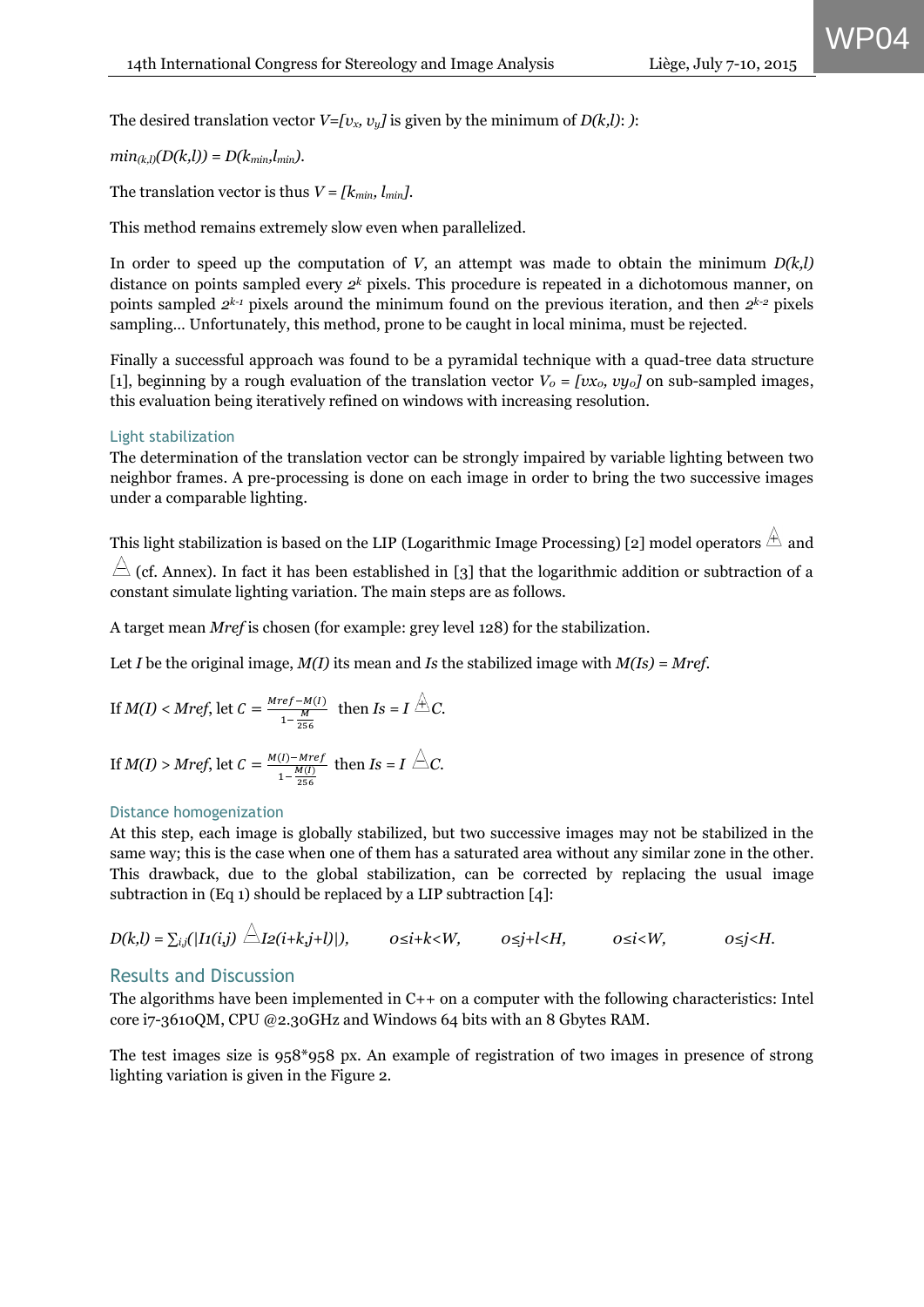#### Figure 2: Examples



(c) image 1 stabilized, (d) image 2 stabilized, (e) panorama reconstruction. One can notice the slight vertical component of the translation vector (vertical arrow).

### Conclusion and perspectives

Our method combines a pyramidal algorithm, resulting in a good computational time, and the LIP model, allowing an efficient registration even with sudden lighting changes.

The target of the registration being a human operator, the objective of a visually satisfying reconstruction is reached [5] due to the consistency of the LIP model with human vision.

In this presentation, no a priori knowledge has been taken into account, though a certain amount of information can be exploited from one frame to the other. The common ROI of the two images can be predicted by the vehicle speed and the camera frame rate; in the same way the translation vector is predictable as long as the scene depth varies slowly.

If the vehicle's road is very uneven, sudden shocks may appear. In this case, the registration can no longer be reduced to a simple translation, implying a more complex kinetic model.

Our ultimate goal will be to reach the real time barrier by developing all our algorithms in VHDL in order to benefit from their parallelism and the computing power of FPGA boards.

Annex

 $2<sub>0</sub>$